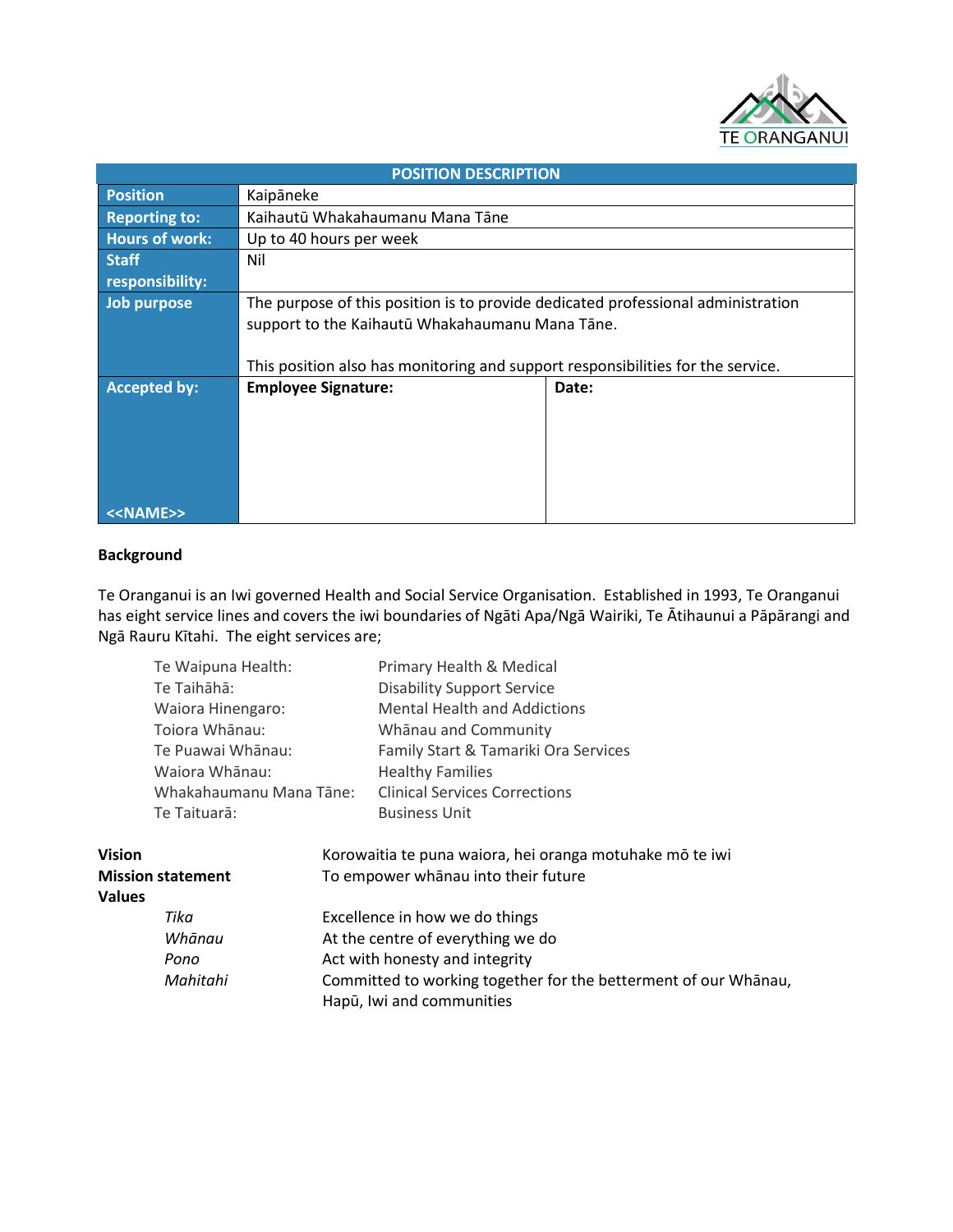

#### **KRA 1: Administration**

- 1.1 Meeting coordination Set up for meetings, prepare agenda, attend and complete minutes of service hui and other meetings and take follow-up actions as requested.
- 1.2 Maintain internal service registers i.e. Professional Development, Referral intake, Action Registers etc;
- 1.3 Receive and draft responses to and initiate correspondence and other documents as directed by the Manager;
- 1.4 Screen phone calls, messages and or unscheduled visits to management as required
- 1.5 Administrate and where applicable, coordinate event/activity planning and implementation
- 1.6 Contribute to the organisations Kaumatua luncheon activities where applicable
- 1.7 Complete accurate and timely service timesheets for management approval; providing up to date accounts of staff leave
- 1.8 Participate in the quality improvement processes of the service and organisation including maintaining service manuals, forms, procedures etc under the direction of the Manager
- 1.9 Maintain adequate levels of supplies and stationery for the service.
- 1.10 Coordinate the service fleet rostering system and auditing of vehicle fleet
- 1.11 Coordinate all repairs and maintenance required for the service buildings, facilities, vehicles, assets and resources;
- 1.12 Ensure that all electronic and physical databases within the service are maintained with accurate information in a timely manner, including regular archival of information.
- 1.13 Complete other general administration duties as requested.
- 1.14 Support Manager in report compilations, project development, contact procurement and contract administration.

#### **KRA 2: Knowledge & Relationships**

## **Tasks:**

- 2.1 Perform all duties with a strong best practice focus for kaimahi and service manager as well as to networks, stakeholders and colleagues within Te Oranganui.
- 2.2 Work constructively with all colleagues maintaining positive relationships within Te Oranganui
- 2.3 Maintain positive relationships within the service and organisation
- 2.4 Ensure all communication is respectful and maintains the mana of all colleagues as per the kaupapa of Whānau Ora and Te Oranganui.
- 2.5 Participate in forums as directed by Manager

## **General provisions**

- Actively participate in Te Oranganui kaupapa activities including attending hui, karakia, whakawhanaungatanga, waiata sessions, organisational events etc;
- Uphold the principles of Whānau Ora working across teams and functions; acknowledging the unique skills and abilities all kaimahi bring
- Ensure you maintain an accurate and up to date understanding of Te Oranganui policies and that you uphold these at all times;
- Ensure the health & safety of yourself as well as others in your working environment, upholding organisational health and safety policies and procedures at all times;
- Proactively promote Te Oranganui in a positive light in all activities
- Actively participate in ongoing professional development
- Maintain strict confidentiality at all times

*The above statements are intended to describe the general nature and level of work being performed by the job holder. This job description is not intended to be an exhaustive list of all responsibilities, duties, or skills required of the job*  holder. It is a living document and may change as the organisational needs change. From time to time, personnel may *be required to perform duties outside of their normal responsibilities as needed.*